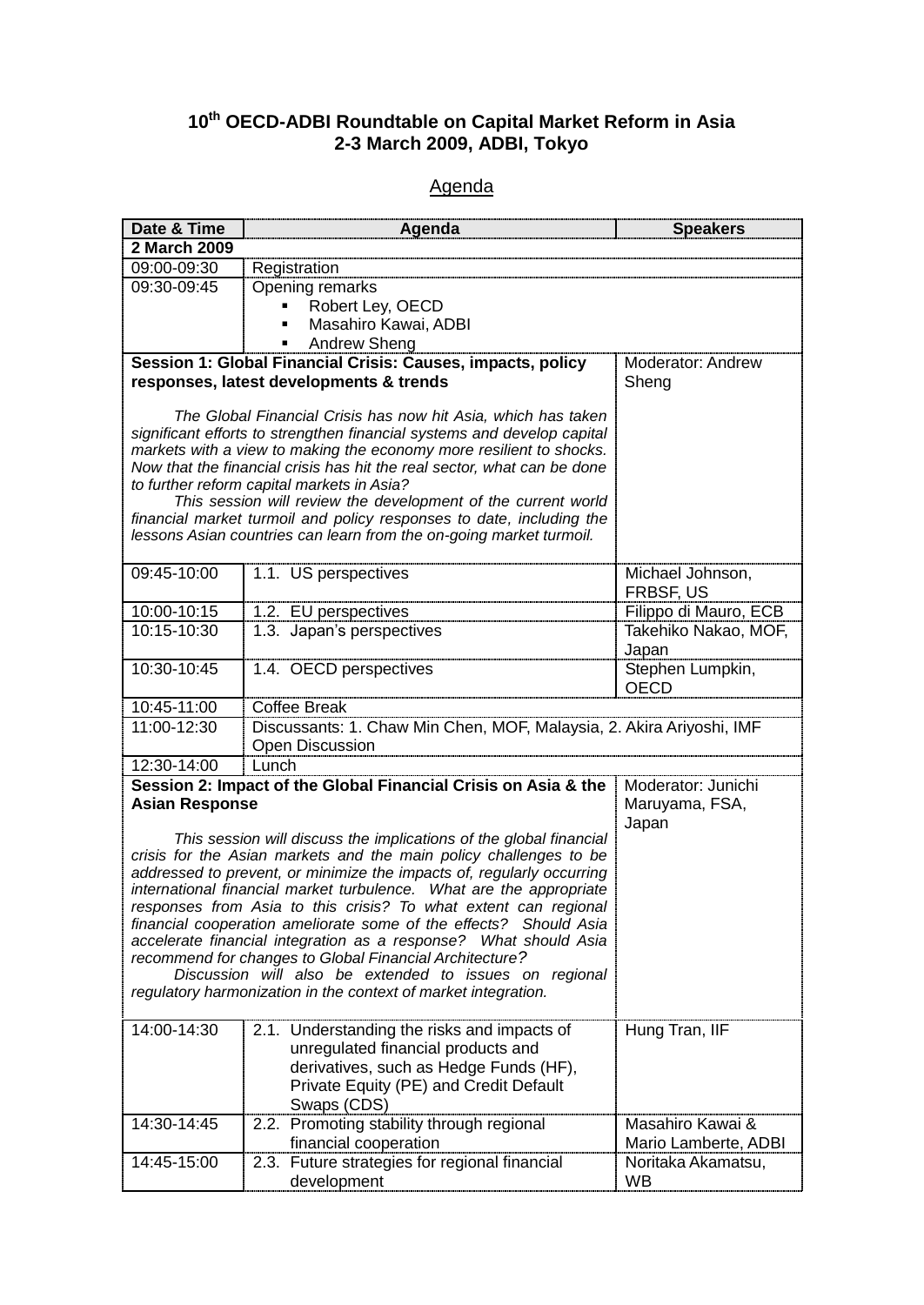| Date & Time           | Agenda                                                                                                                                | <b>Speakers</b>        |
|-----------------------|---------------------------------------------------------------------------------------------------------------------------------------|------------------------|
| 15:00-16:00           | Discussants: 1. Masashi Nagaosa, MOF, Japan, 2. Jianglong Du, MOF,                                                                    |                        |
|                       | China                                                                                                                                 |                        |
|                       | Open Discussion                                                                                                                       |                        |
| 16:00-16:15           | <b>Coffee Break</b>                                                                                                                   |                        |
|                       | <b>Session 3: Implications of Current Market Turmoil</b>                                                                              |                        |
|                       | <b>Session 3.1: Stock and Bond Markets</b>                                                                                            | Moderator: Mario       |
|                       | What are the implications of the current crisis on the structure                                                                      | Lamberte, ADBI         |
|                       | of the financial system, particularly on the stock and bond markets?                                                                  |                        |
|                       | This session focuses on an overview of how the global financial                                                                       |                        |
|                       | markets will evolve and the implications for financial market                                                                         |                        |
| development.          |                                                                                                                                       |                        |
|                       | This session will also look at how current financial structure<br>meet or do not meet the needs of the real sector and to what extent |                        |
|                       | financial integration will assist that need.                                                                                          |                        |
|                       |                                                                                                                                       |                        |
| 16:15-16:30           | Impact of current market turmoil<br>3.1.1.                                                                                            | Simon Ogus,            |
|                       |                                                                                                                                       | DSGAsia, Hong Kong     |
| 16:30-16:45           | 3.1.2. Measures taken by supervisors or                                                                                               | Keith Lui, HKSFC       |
|                       | regulators, such as short selling                                                                                                     |                        |
|                       | restrictions                                                                                                                          |                        |
| 16:45-17:00           | 3.1.3. ASEAN prospects on the direction of                                                                                            | Tan Wai Kuen,          |
| 17:00-18:00           | capital market integration<br>Discussants: 1. Hidehiko Sogano, BOJ, 2. Noy Siackhachanh, ADB, 3.                                      | Malaysia               |
|                       | Yusuke Kawamura, Nagasaki University, Japan                                                                                           |                        |
|                       | <b>Open Discussion</b>                                                                                                                |                        |
| 18:30-20:30           | <b>Dinner Reception</b>                                                                                                               |                        |
|                       |                                                                                                                                       |                        |
| 3 March 2009          |                                                                                                                                       |                        |
|                       | Session 3.2: Unregulated Entities, Products and Markets                                                                               | Moderator: Stephen     |
|                       |                                                                                                                                       | Lumpkin, OECD          |
|                       | The excess leverages caused by unregulated entities, products<br>and over-the-counter markets have led to some of the problems that   |                        |
|                       | caused the current financial crisis. To what extent should financial                                                                  |                        |
|                       | innovation and new financial institutions be regulated? What are the                                                                  |                        |
|                       | real issues regarding the regulation of products and investors? Will                                                                  |                        |
|                       | improvements in transparency, self regulation in the form of Codes of                                                                 |                        |
|                       | Conduct and centralized counter-parties or clearing and settlement                                                                    |                        |
| arrangements suffice? | This session will discuss on-going efforts and challenges to                                                                          |                        |
|                       | monitor and manage the risks from financial innovation and                                                                            |                        |
|                       | unregulated activities, drawing upon experience from international                                                                    |                        |
|                       | standard setters and market regulators.                                                                                               |                        |
|                       |                                                                                                                                       |                        |
| 09:00-09:15           | 3.2.1.<br>Understanding the strengths and<br>vulnerabilities of Asian financial markets                                               | Andrew Sheng           |
|                       | to the global crisis                                                                                                                  |                        |
| 09:15-09:30           | 3.2.2.<br>Standardization or convergence of                                                                                           | Paul Koster, DFSA,     |
|                       | international best practices                                                                                                          | UAE                    |
| 09:30-09:45           | Regulatory framework for HF and PE<br>3.2.3.                                                                                          | Philip Wooldridge, BIS |
| 09:45-10:45           | Discussants: 1. Takeshi Hirano, TSE, Japan, 2. Yoshihiro Watanabe, IIMA,                                                              |                        |
|                       | Japan                                                                                                                                 |                        |
|                       | <b>Open Discussion</b>                                                                                                                |                        |
| 10:45-11:00           | <b>Coffee Break</b>                                                                                                                   |                        |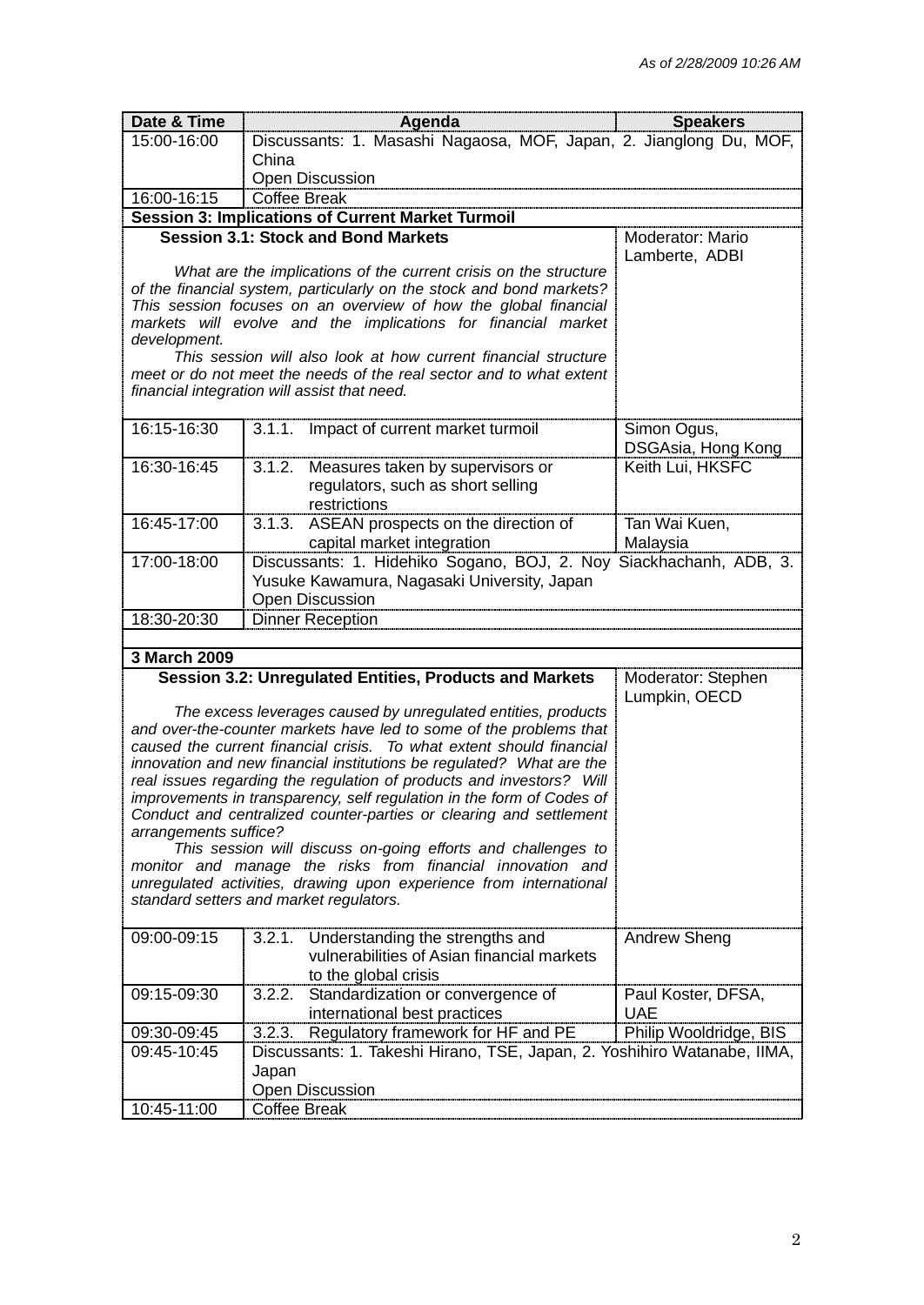|                                                                                                                                                                                                                                                                                                                                                                                                                                                                                                                                                                                                                                                                                                                                                      | <b>Session 4: Financial Education and Awareness</b><br>Financial education and awareness are key components of<br>financial consumer protection. The recent financial crisis has raised<br>the importance of financial education and awareness and also due<br>diligence on the part of financial institutions in terms of selling of risky<br>or complex financial products. At the same time as governments re-<br>define financial market regulatory frameworks and strive at restoring<br>confidence in the financial structures, strategies to enhance<br>consumers' level of financial literacy will be critical determinants of<br>market effectiveness going forward.<br>This session will look at recent work in this area. | Moderator: Worapot<br>Manupipatpong, ADBI   |
|------------------------------------------------------------------------------------------------------------------------------------------------------------------------------------------------------------------------------------------------------------------------------------------------------------------------------------------------------------------------------------------------------------------------------------------------------------------------------------------------------------------------------------------------------------------------------------------------------------------------------------------------------------------------------------------------------------------------------------------------------|--------------------------------------------------------------------------------------------------------------------------------------------------------------------------------------------------------------------------------------------------------------------------------------------------------------------------------------------------------------------------------------------------------------------------------------------------------------------------------------------------------------------------------------------------------------------------------------------------------------------------------------------------------------------------------------------------------------------------------------|---------------------------------------------|
| 11:00-11:15                                                                                                                                                                                                                                                                                                                                                                                                                                                                                                                                                                                                                                                                                                                                          | 4.1. OECD perspectives                                                                                                                                                                                                                                                                                                                                                                                                                                                                                                                                                                                                                                                                                                               | Bruno Levesque,<br><b>OECD</b>              |
| 11:15-11:30                                                                                                                                                                                                                                                                                                                                                                                                                                                                                                                                                                                                                                                                                                                                          | 4.2. Asia perspectives                                                                                                                                                                                                                                                                                                                                                                                                                                                                                                                                                                                                                                                                                                               | Pungky P. Wibowo,<br>Bank Indonesia         |
| 11:30-11:45                                                                                                                                                                                                                                                                                                                                                                                                                                                                                                                                                                                                                                                                                                                                          | 4.3. US perspectives                                                                                                                                                                                                                                                                                                                                                                                                                                                                                                                                                                                                                                                                                                                 | Dana Roy Green,<br><b>FRBSF. US</b>         |
| 11:45-12:45                                                                                                                                                                                                                                                                                                                                                                                                                                                                                                                                                                                                                                                                                                                                          | Discussants: 1. Takeshi Kurihara, FSA, Japan, 2. Zhang Xiaochuan, CSRC<br><b>Open Discussion</b>                                                                                                                                                                                                                                                                                                                                                                                                                                                                                                                                                                                                                                     |                                             |
| 12:45-14:00                                                                                                                                                                                                                                                                                                                                                                                                                                                                                                                                                                                                                                                                                                                                          | Lunch                                                                                                                                                                                                                                                                                                                                                                                                                                                                                                                                                                                                                                                                                                                                |                                             |
|                                                                                                                                                                                                                                                                                                                                                                                                                                                                                                                                                                                                                                                                                                                                                      | <b>Session 5: Regulatory Efficiency and Effectiveness</b>                                                                                                                                                                                                                                                                                                                                                                                                                                                                                                                                                                                                                                                                            | Moderator:<br>Michael<br>Johnson, FRBSF, US |
| What are the likely changes in the Regulatory Framework post<br>Crisis? What are the likely changes to the structure of the financial<br>system, after the defects of the "Originate to Distribute" Model and<br>the demise of old investment banking model? What are the likely<br>changes to regulatory standards by IOSCO, Basle Committee, IASB<br>and FSF approaches? Should we avoid pro-cyclical policies and<br>how should we address the failings of the current regulatory<br>framework? To what extent can Asia identify the right reforms and<br>implement them?<br>This session will discuss how to ensure effectiveness and<br>efficiency of regulations, including possible mechanisms for<br>strengthening the regulatory framework. |                                                                                                                                                                                                                                                                                                                                                                                                                                                                                                                                                                                                                                                                                                                                      |                                             |
| 14:00-14:15                                                                                                                                                                                                                                                                                                                                                                                                                                                                                                                                                                                                                                                                                                                                          | 5.1. OECD perspectives                                                                                                                                                                                                                                                                                                                                                                                                                                                                                                                                                                                                                                                                                                               | Stephen Lumpkin,<br><b>OECD</b>             |
| 14:15-14:30                                                                                                                                                                                                                                                                                                                                                                                                                                                                                                                                                                                                                                                                                                                                          | 5.2. Asia perspectives (including future<br>prospects on the direction of market<br>regulations)                                                                                                                                                                                                                                                                                                                                                                                                                                                                                                                                                                                                                                     | Edmond Lau, HKMA                            |
| 14:30-14:45                                                                                                                                                                                                                                                                                                                                                                                                                                                                                                                                                                                                                                                                                                                                          | 5.3. US perspectives                                                                                                                                                                                                                                                                                                                                                                                                                                                                                                                                                                                                                                                                                                                 | Dana Roy Green,<br><b>FRBSF, US</b>         |
| 14:45-15:30                                                                                                                                                                                                                                                                                                                                                                                                                                                                                                                                                                                                                                                                                                                                          | Discussants: 1. Vachira Arromdee, BOT, 2. Mary Jane T. Chiong, BSP<br>Open Discussion                                                                                                                                                                                                                                                                                                                                                                                                                                                                                                                                                                                                                                                |                                             |
| 15:30-15:45                                                                                                                                                                                                                                                                                                                                                                                                                                                                                                                                                                                                                                                                                                                                          | <b>Coffee Break</b>                                                                                                                                                                                                                                                                                                                                                                                                                                                                                                                                                                                                                                                                                                                  |                                             |
| <b>Session 6: Corporate Governance</b><br>The current global financial crisis can be to an important extent<br>attributed to failures and weaknesses in corporate governance<br>arrangements: lack of robust risk management, weakness in board<br>composition and competence, and remuneration systems.<br>Most<br>Asian jurisdictions have substantially revamped their<br>laws,<br>regulations and other norms. A number of challenges, however, are<br>still to be addressed. Further enhancement of implementation and<br>enforcement may be one and improved monitoring and disclosure of<br>related party transactions may be another.                                                                                                        |                                                                                                                                                                                                                                                                                                                                                                                                                                                                                                                                                                                                                                                                                                                                      | Moderator: Fe Barin,<br>SEC, Philippines    |